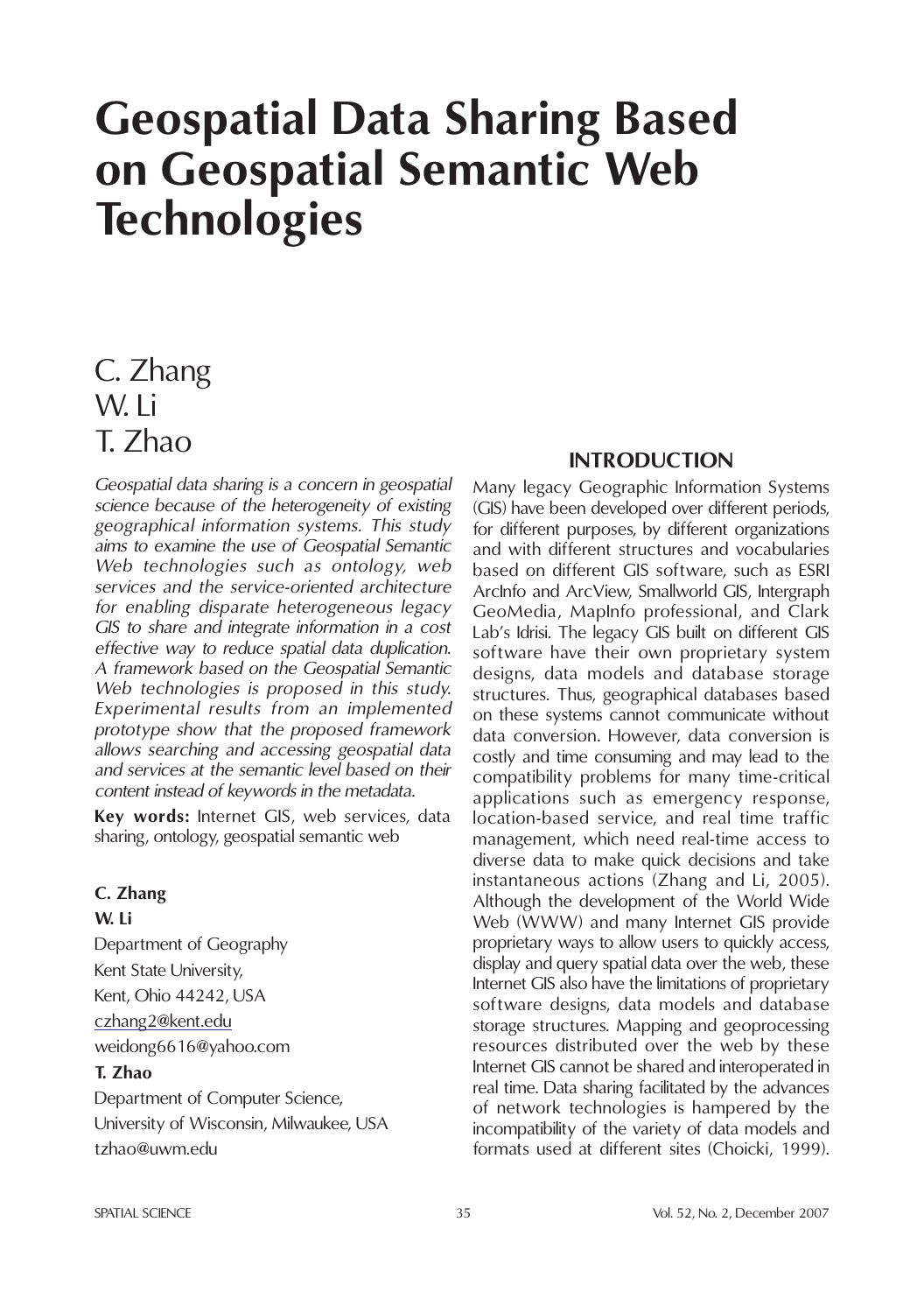Data with different formats are often remotely accessible only through simple protocols (e.g., FTP) that do not allow queries or filtering, which are difficult to integrate with different applications. Further, the heterogeneity of GIS and the difficulty to share geospatial information cause the spatial data duplication problem. Redundant efforts are commonplace in the legacy GIS. Although the geospatial community realizes the costs of spatial data duplication and the heterogeneity of existing GIS and applications, which are seriously limited in sharing spatial data and thus inhibit the synchronization between GIS and businesses, they cannot simply discard these GIS and start new systems from scratch because it would be too time consuming and costly. A solution that builds on initial expenditures rather than starting a new initiative so as to allow agile integration of these GIS and sharing geospatial data in a cost effective way, is needed.

To facilitate the exchange and sharing of spatial data by building on initial expenditures, Spatial Data Infrastructures (SDI) have been developed in many countries in the past two decades (e.g. Crompvoets *et al.*, 2004; Masser, 2005; Rajabifard *et al*., 2006). Recent SDI development is based on the open standards and Open Geospatial Consortium (OGC) web service technologies (GSDI, 2004; OGC, 2003a). The use of open standards and OGC web service technologies offer the potential to overcome the heterogeneous problems of legacy GIS and sharing geospatial data in a costeffective way (Askew *et al*., 2005; Peng and Zhang, 2004a; Peng and Zhang, 2004b; Zhang *et al*., 2003; Zhang and Li, 2005; Tait, 2005). Significant progress has been made in terms of implementation of global, regional and local SDI based on the open standards and OGC web services (e.g. Williamson *et al.*, 2003; Crompvoets *et al.,* 2004; Tait, 2005; Mansourian *et al.*, 2006).

Although the fast development of SDI and OGC web service technologies has undoubtedly improved the sharing and synchronization of geospatial information across the diverse resources, literature of SDI shows that there are limitations of the current implementation: 1) the implemented SDI only emphasize technical data interoperability via web services and standard interfaces and cannot resolve semantic heterogeneity problems in spatial data sharing;

and 2) with current implemented SDI it is only possible to search and access geospatial data and services by keywords in metadata and it is impossible to directly search and access geospatial data and services based on their content. Difference in semantics used in different data sources is one of the major problems in spatial data sharing and data interoperability (Bishr, 1998; Fabrikant and Buttenfield, 2001). One possible approach to overcome the problem of semantic heterogeneity is by means of ontology (Fonseca *et al*., 2002; Pundt and Bishr, 2002; Smith and Mark, 1998). The concept of the Geospatial Semantic Web was suggested recently to address the vexing semantic challenges and achieve automation in service discovery and execution (Peng and Zhang, 2005). Geospatial Semantic Web can be seen as an extension of the current web where geospatial information is given well-defined meaning by the ontology, thus it allows users to have a semantic spatial query capability (Duke *et al*., 2005). This study aims to examine the use of Geospatial Semantic Web, OGC web services and Service Oriented Architecture (SOA) for enabling disparate GIS to share and integrate geospatial information at the semantic level in a cost effective way. Thus the systems built on these technologies can search and access geospatial data and services by their content rather than just by keywords in metadata. A framework based on Geospatial Semantic Web, OGC web services and SOA technologies has been proposed in this study for integration of legacy GIS and geospatial data sharing. A prototype has been implemented to demonstrate the feasibility of searching and accessing geospatial data and services based on their content instead of keywords in the metadata. And it allows sharing geospatial data from heterogeneous databases at the semantic level over the web through ontologies and OGC web services. The experimental results of the implemented prototype demonstrate that ontologies and OGC web services can be a way to enable semantic interoperability and to reuse heterogeneous spatial data from disparate legacy GIS. Also, that SOA provides more flexible and loose coupling of GIS resources than traditional system architectures and permits an easy way of data integration.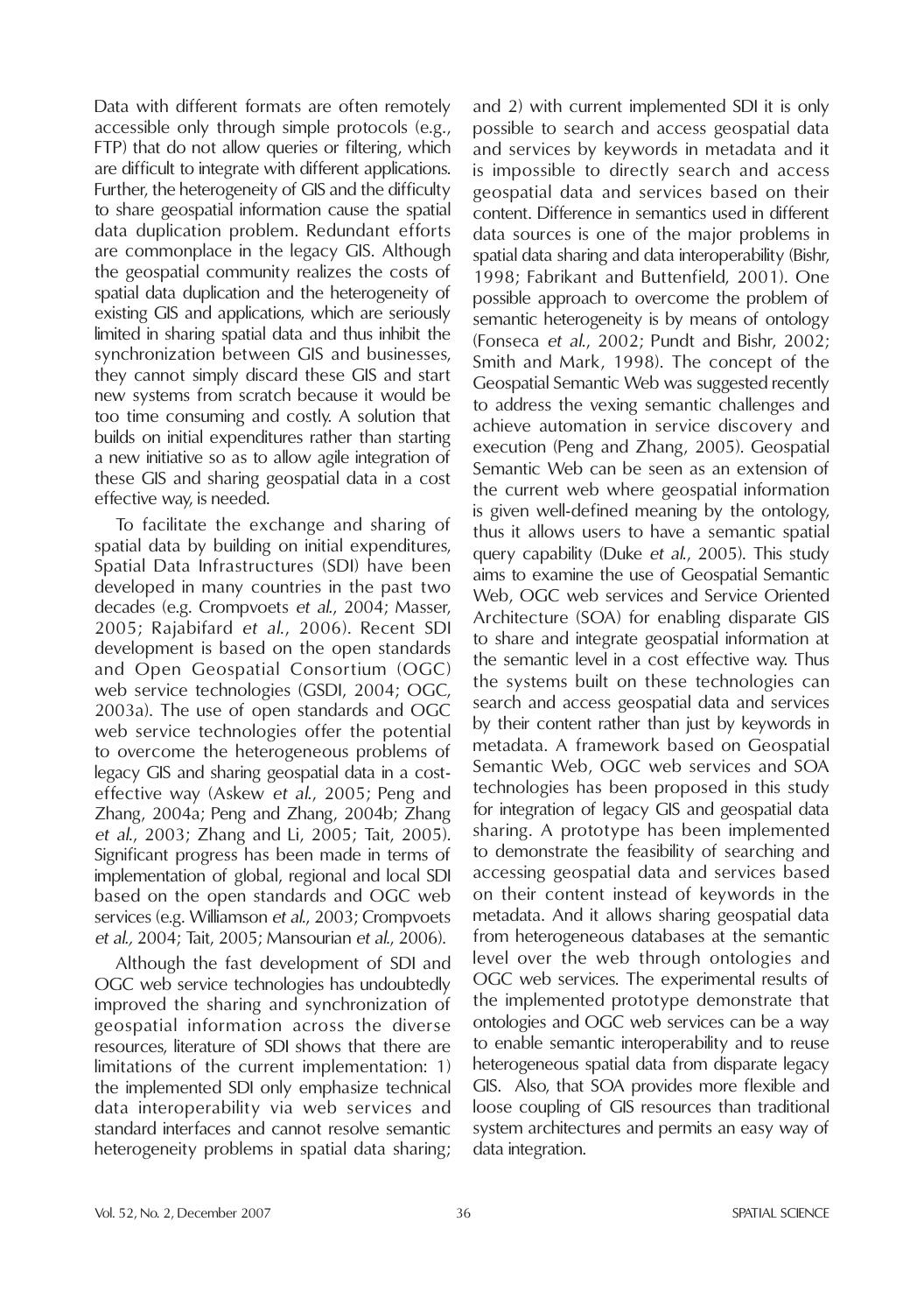# **A Framework of Geospatial Data Sharing Systems with Geospatial semantic web technologies**

A framework of geospatial data sharing systems with Geospatial Semantic Web Technologies for heterogeneous legacy GIS is proposed as shown in Figure 1. For instant remote data access and exchange, the ontologybased web services are used to access and manipulate geospatial data through the web from heterogeneous databases. This approach ensures basic conditions for interoperability by using a standard exchange mechanism and Geospatial Semantic Web Technologies between diverse spatial data sources connected over the web. The main advantages of this approach are 1) to guarantee data interoperability at semantic level for geospatial data sharing over the web; and 2) to search and access geospatial web services by content rather than just by keywords in metadata. Applications and organizations using this approach can deploy spatial data with different semantics over the web in real time so that information from diverse sources with incompatible data formats and semantics can work together transparently across the web. The following subsections discuss some technologies used in the proposed framework.

# **A Semantic Service-Oriented Architecture**

The framework is based on Service-Oriented Architecture and is essentially a collection of OGC web services, which communicate with each other by simple data passing or coordinating some activities. It is composed of four elements: service provider, service broker, service client, and ontology server. Figure 2 illustrates the four components of the proposed framework in the logic universe. The service provider supplies geospatial data; the service client allows users to search and integrate data from providers; and the service broker provides a registry for available services. The ontology server ensures



**Figure 1.** *A framework of geospatial data sharing systems with Geospatial Semantic Web technologies.*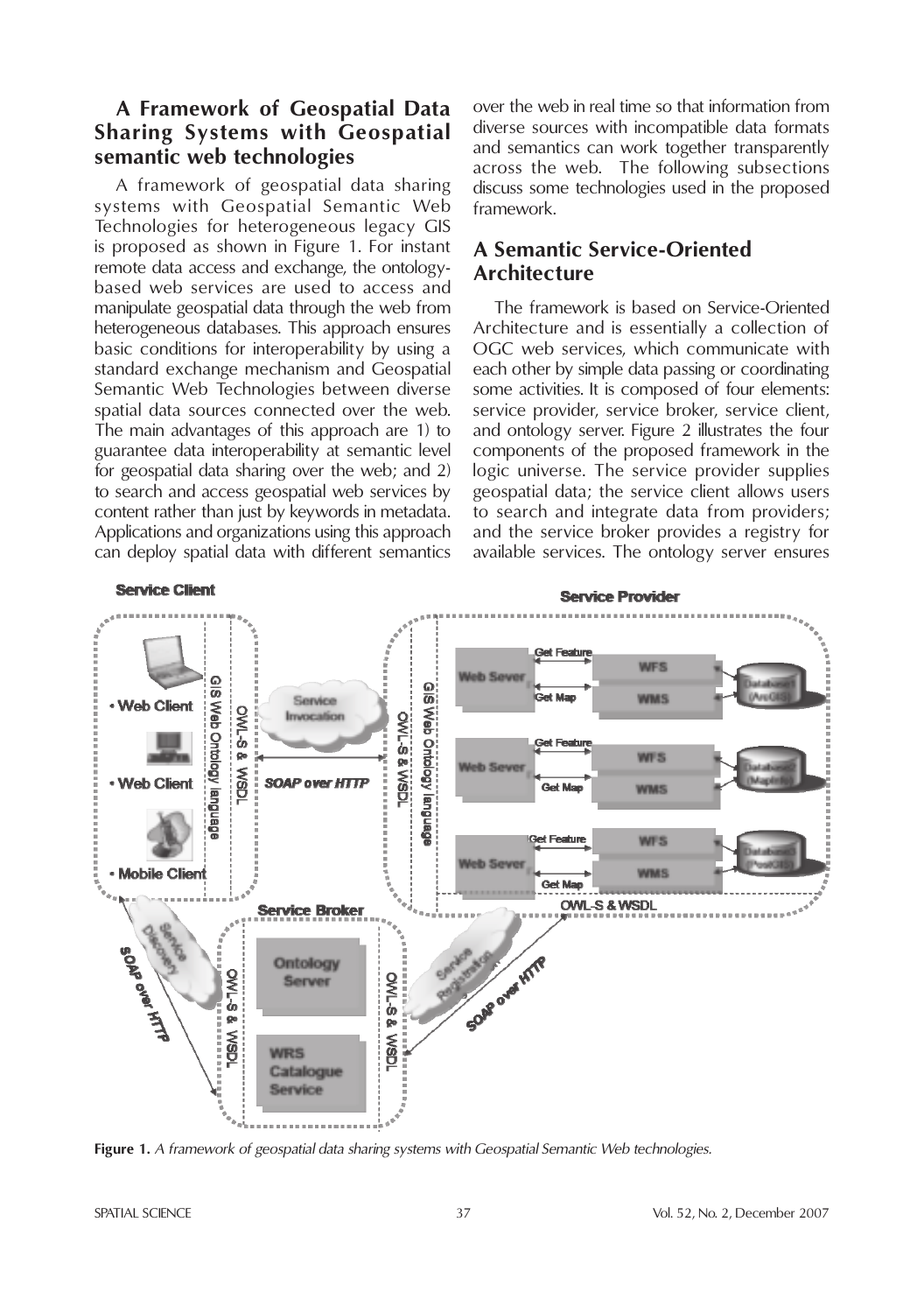the semantic interoperability of the ontologies of service clients and providers.

The service provider uses OGC data services such as Web Feature Service (WFS) (OGC, 2005) and Web Map Service (WMS) (OGC, 2004a) to publish heterogeneous geospatial data connected to a legacy GIS. The OGC data services provide a basis to share spatial data with different data models and from different sources without data conversation. The service broker uses the ontology-based OGC Web Register Service (WRS) and Catalogue Service (CS) (OGC, 2004b) to register and manage the data services and allow users to search for these data services. Service clients search contents of catalogue services to find the datasets and services of interest, and they also can combine the found data services through catalogue web services. Unlike traditional web services, our service clients and providers must maintain local ontology at both the client side and the provider side to ensure the semantic interoperability. Local ontology at the service client refers to semantics used by the client user or client applications, while local ontology at the service provider refers to semantics used by the data providers. These local ontologies may address geospatial relations such as topological relations (e.g. connectivity, adjacency, and intersection among geospatial objects), cardinal directions (e.g. east, west, northeast), and proximity relations (e.g. the geographical distances among objects). The client ontology must be able to communicate with the provider ontology. Moreover, a service client may need to access multiple providers to complete a task. Thus, it is necessary to create mappings of equivalent or related classes and properties in the local ontologies. The ontology server is used to realize this function and it keeps a taxonomy

of geospatial terminologies and maintains consistency for different local ontologies. The service broker uses the ontology server to map the standard OGC catalogue services to ontology-based catalogue services.

The web services are connected via OWL-S (Semantic Markup for Web Services) and Web Service Description Language (WSDL) among the service provider, the service broker and the service client. OWL-S (http://www.daml.org/ services/owl-s/1.0/owl-s.html) is an ontology of services built on the Web Ontology Language (OWL) to facilitate automatic web service discovery, invocation and composition. OWL-S uses a process model to describe services. The process model contains a number of atomic processes that can be invoked individually or combined together. The data used by the processes are based on description logic types. Since the standard OGC web services are based on WSDL and geospatial web services use WMS/WFS as extensions of WSDL, rules have been implemented to translate the OWL-S processes from/to WSDL operations and the input/output values of the processes from/to WSDL messages. The Simple Object Access Protocol (SOAP) binding over HTTP is employed for communication between web services via the Internet. SOAP essentially provides the envelope for sending web services messages.

In general, the semantic SOA in the proposed framework ensures data interoperability through semantic web services, which offer basic conditions for interoperability by using a standard exchange mechanism between diverse spatial data sources connected over the web. The semantic web services provide the interoperable capability of cross-platform and cross-language functionality in the distributed



**Figure 2.** *Service components of Geospatial Semantic Web in the logic universe.*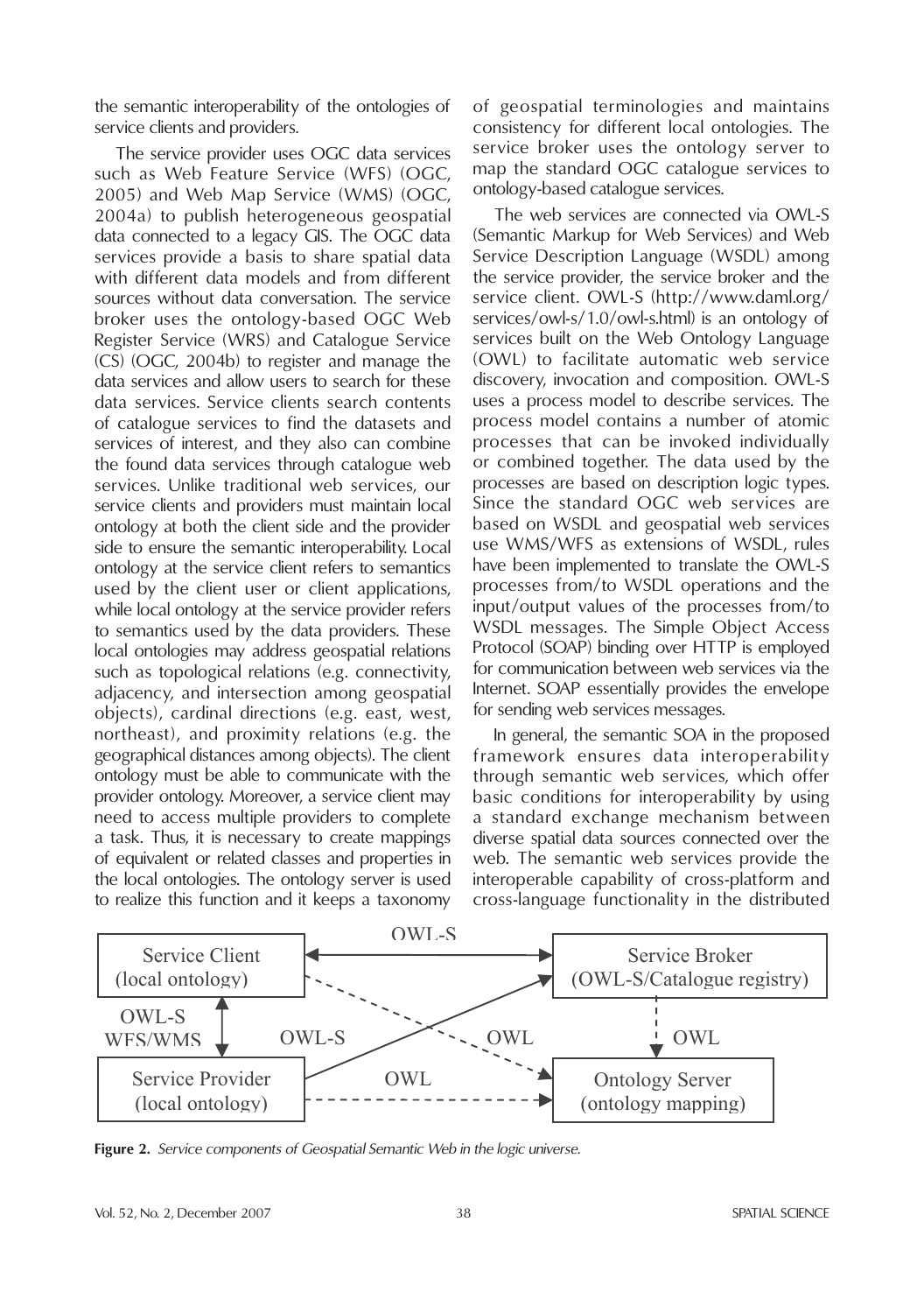Internet environment. The semantic web services are accessed via ubiquitous web protocols (e.g. HTTP) using universally accepted data formats (e.g. XML), and they represent functionality that can be easily reused without knowing how the service is implemented.

# **Semantic Descriptions of Geographic Information using Ontologies**

Several XML-based mark-up languages are available for the description of ontologies including RDF (Resource Description Framework) Schema (W3C, 2004) and Web Ontology Language (OWL) (Antoniou and Van Harmelen, 2003). The OWL is adopted in the framework to create the web-based ontologies. The OWL draws upon the formal theory of Description Logic (DL), which has roots in first-order predicate logic and provides highly expressive conceptforming constructs (Baader *et al.*, 2003).

The web-based ontologies are stored in an ontology server. Both service clients and providers can register their application ontologies to the ontology server. The ontology server ensures the interoperability of the ontologies of service clients and providers. As the ontologies may be created by different communities, thus heterogeneity problems may arise when integrating the information from two or more ontologies. The G-Match algorithm proposed by Hess *et al*. (2006) is adopted in the framework to integrate geographic ontologies in the ontology server. The algorithm measures the similarities of the concepts of two different geographic ontologies by considering their names, attributes, taxonomies, and conventional as well as topological relationships. Except for the name comparison, G-Match considers both the commonalities and the differences for measuring the similarity between two concepts. In the G-Match algorithm, each concept *ci* from an ontology *O* is compared against all concepts *cj* from ontology *OO*. The G-Match has three main phases of similarity measure in its execution: first, the concept names (SimName(ci),cj) and attributes (SimAt(ci),cj) are compared. Then, using the results from the name similarity measure, the taxonomy (SimTx(ci),cj) relationships (SimRel(ci),cj) and topology relationships (SimTop(ci),cj) are

evaluated. Finally, the overall similarity measure is estimated.

OWL-S is used to create semantically enriched web feature service and web map service descriptions in this framework. OWL-S is an upper-ontology based on OWL that can model the characteristics of web feature services and web map services. OWL-S provides three modeling constructs at the top level, i.e., the service profile (what the service does), the service grounding (how the service can be accessed) and the service model (how to use the service in terms of semantic content). Through the three modeling constructs OWL-S overcomes problems caused by semantic heterogeneity in OGC data services and supports automatic discovery, composition, invocation and orchestration of these data services.

# **The Ontology-based Catalogue Service for Service Discovery**

Finding suitable spatial information in the open and distributed web environment is a crucial task. The current practice of the implemented clearinghouse and geoportal is to search user interested geospatial data and services based on keywords in metadata. While it is useful to obtain the geospatial data by keywords-based search for metadata, metadata still has semantic heterogeneity problems. Different metadata creators may use different names for the same feature. In addition, metadata contains only limited information to allow users to search. To overcome limitations of searching metadata and allow users directly search for geospatial data and services, the proposed framework adopts the ontologybased service broker (or catalogue service). Unlike the traditional service broker, such as the OGC catalogue service that enables discovery and retrieval of metadata, the ontology-based service broker (or catalogue service) in the framework provides searchable repositories of service descriptions at the semantic level and allows users to directly search and access geospatial information based on semantic content. Thus instead of providing resource-based metadata that describes services and data sets, the ontologybased service broker can allow users to directly locate, access and make use of geospatial services and data sets in an open, distributed system.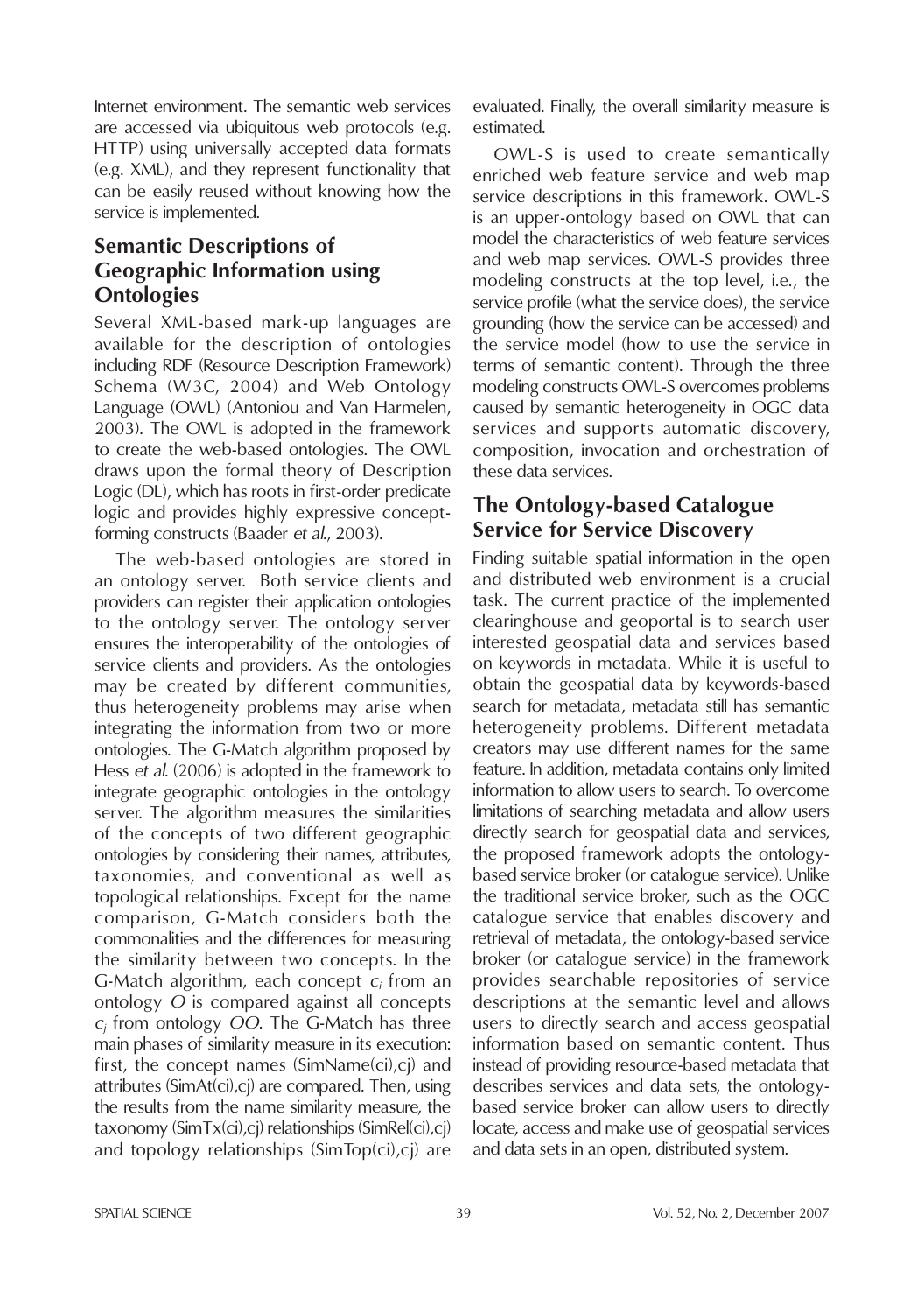The ontology-based catalogue service in the framework has two main functions -- discovery and publication. *Discovery* means that the service requester seeks to find resources of interest through simple browsing or by sophisticated query-driven discovery that specifies simple or advanced search criteria. The ontology-based catalogue performs the search and returns a result set which contains all registry geospatial services and data sets that satisfy the search criteria. The requester may then choose to retrieve representations of result set items according to some specified schema and element set. The ontology-based catalogue service in the framework allows web services to *publish*  resources in two ways: harvest operation and transaction operation. The *harvest operation* is the basic publication activity and in this operation the catalogue itself attempts to harvest a resource from a specified network location, thereby realizing a *pull* model for publishing registry geospatial services and data sets. If the catalogue successfully retrieves the resource and can handle it, then one or more corresponding registry services and data sets are created or updated. The *transaction* operation provides support for modifying catalogue content through a public interface that allows a *push* style of publication. A user may insert, update or delete catalogue entries according to criteria specified in the request message. This operation is subject to some kind of access control such that only authorized users may perform such actions.

The main advantage of the ontologybased catalogue service is that it overcomes semantic heterogeneity caused by synonyms and homonyms during keyword-based searching in standard OGC catalogues, which has been acknowledged by many studies (e.g. Fonseca *et al.*, 2002; Cruz, *et al.*, 2002; Klien *et al.*, 2005; Lutz and Klien, 2006). The ontology-based catalogue service allows semantic content-based searching by combining several technologies including standard markup languages, ontologies and knowledge bases via semantic reasoning services.

The DL is used as the formalism for knowledge representation in the ontology-based catalogue services. It supports intersection, union, full existential quantification, value restriction, negation and number restrictions to inductively construct complex concept descriptions out of primitive concepts and roles. The reasoning services provided by DL allow one to perform a knowledge-based search in the proposed framework. The common shared ontologies in the ontology server provide the necessary requirements towards logic-based matchmaking search. Through terminological reasoning, the ontology-based catalogue services can help to find appropriate matched geospatial web services or data sets. The ontology-based catalogue services in combination with terminological reasoning ensure automatic discovery at the semantic level of geospatial web services and data sets.

# **The Ontology-based Geospatial Information Retrieval**

Recently two approaches were proposed for geospatial information retrieval—subsumption reasoning and similarity measurement (Janowicz, 2006). The similarity measurement approach proposed by Janowicz (2006) is adopted in the proposed framework to retrieve geospatial information at semantic level. The main idea behind similarity measurement retrieval is to compute the degree of overlap between search and compared-to concept to simplify phrasing an adequate search concept and the results are ordered by their degree of similarity to the searched concept. The advantage of similarity measurement retrieval is that it can deliver concepts that are close to, but not identical with the user's intended search concept. It supports a basic notion of context and conceptual neighborhood models, which are necessary to handle spatial and temporal relations.

In the similarity measurement retrieval, similarity between concepts in normal form is measured by comparing their description logics for overlap, where a high level of overlap indicates high similarity and *vice versa*. The complex concepts are specified out of primitive concepts and roles using given language constructors. The overall similarity between concepts is the normalized and weighted sum of the single similarities calculated for all parts of the concept descriptions. For example, to compute overall similarity ( $\sin$ ) between two concepts C and D, the similarity between the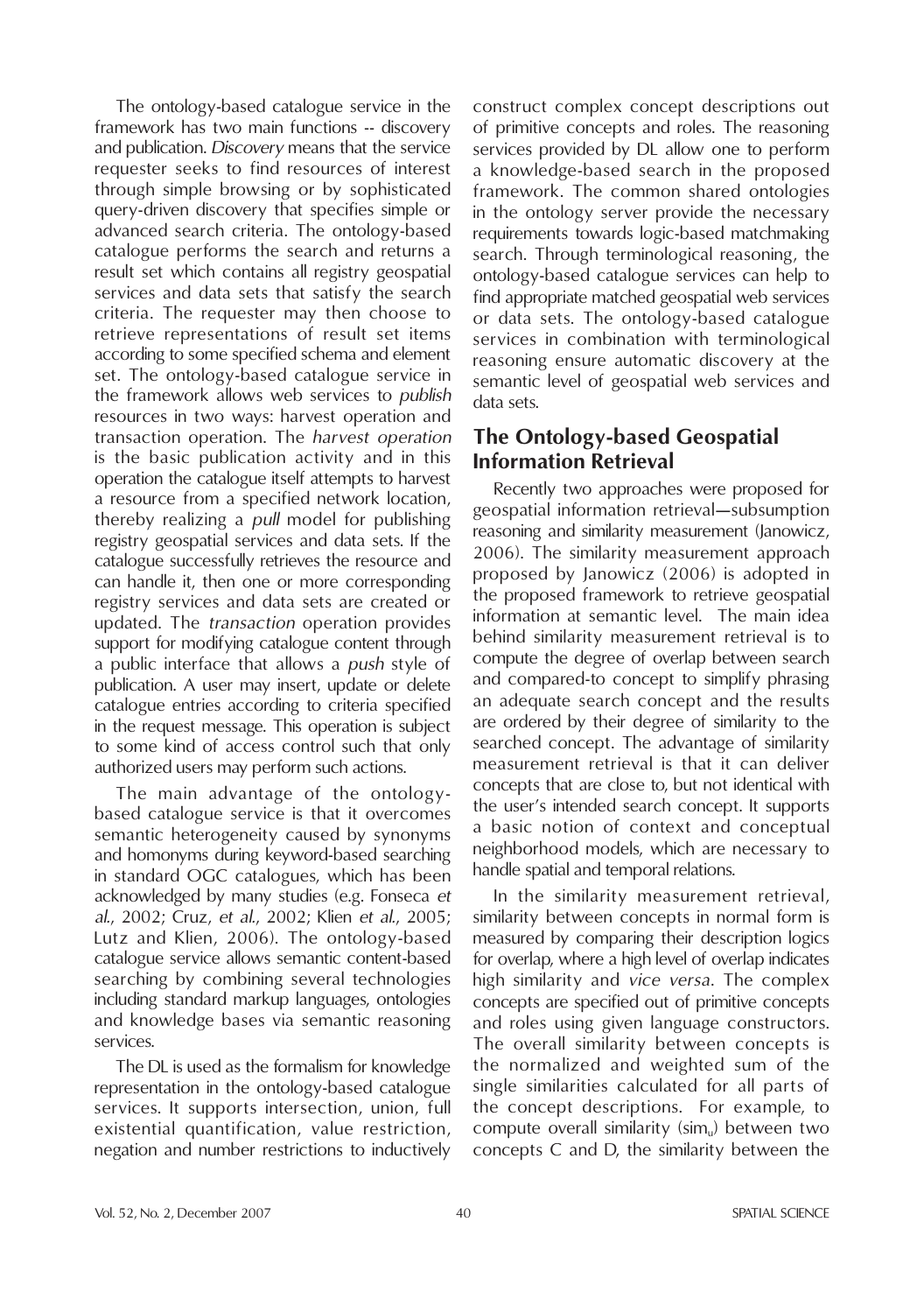disjunctions  $C_1$  Y...Y $C_n$  and  $D_1$  Y...Y $D_m$  has to be measured using the following equation:

$$
sim_u(C, D) = \sum_{(C_i, D_j) \in SI} \omega_{ij} * sim_i(C_i, D_j)
$$
\n(1)

where  $(C_i, D_j)$  represents a tuple of simple concepts, *SI* represents the set of tuples *(C<sub>i</sub>, D<sub>j</sub>)*, ω represents weights according to the probability of tuples  $(C_i, D_j)$ . Note that the sum of  $\omega$  all is always 1. Depending on the application area,  $\omega$  can be computed out of the set cardinality (based on the relations between individuals and their concepts) of all involved concepts on disjunction level, using probability assumptions (based on both the relations between individuals and concepts,

and the relations between concepts), or from the structure of the examined ontology (based on the relations between concepts).

# **A Prototype Implementation of the Framework**

The framework discussed above covers several components, such as using OGC WFS and WMS services to publish the heterogeneous spatial data connected to legacy GIS, using ontologies to describe the geographic information, using ontology-based WRS and CS to register and discover the published WFS and WMS services, using OWL-S and WSDL as a service interface to connect service providers, service brokers and service clients, using SOAP over HTTP for communication between web services over the web, using a similarity measurement approach to retrieve the ontology-based geographic information and, finally, users share and integrate the heterogeneous spatial data by binding to WFS or WMS services. A prototype that contains these components was implemented based on the proposed framework shown in Figure 1. The main goals of the prototype include: (1) to search and access heterogeneous spatial data based on semantic content instead of keywords in metadata; (2) to integrate heterogeneous spatial data via OGC data services through ontologybased web register services and catalogue services; and (3) to illustrate the agility of SOA by flexible loose coupling of legacy GISystems. Figure 3 illustrates the architecture of the implemented prototype. The prototype's architecture consists of:

#### **(1) Service providers:**

- ESRI ArcGIS and PostGIS, which provide different format spatial data;
- Geoserver (http://geoserver.sourceforge.net/ html/index.php), an open-source software which enables full implementation of the OGC WFS and WMS specifications and serves ShapeFile and PostGIS data using WFS and WMS;
- Java 2 Platform, Enterprise Edition (J2EE), the supporting environment for GeoServer;
- Apache HTTP server, which serves as a web server for WFS and WMS;
- Tomcat, a java servlet container, which provides web developers with a simple consistent mechanism for extending the functionality of a web server and for accessing web application GeoServer.

# **(2) Service brokers:**

- An ontology server (http://zhangweb.geog. kent.edu/ontology/Transitontology.owl), which maintains consistency for different local ontologies and is developed using Protégé software (http://protege.stanford.edu/).
- An ontology-based catalog developed by ourselves based on ebXML and Java API for XML registries (JAXR).
- Oracle XMLDB, which provides capabilities for the storage and management of XML data for ontology-based catalog.
- Apache HTTP Server, which serves as a web server for web registration and catalogue services.
- Tomcat JSP and Servlet, which allows for accessing the ontology-based catalog.
- Java Virtual Machine, the supporting environment for the ontology-based catalog.

# **(3) Service clients:**

• A Java-based WFS Client developed by us (http://jiangxi.cs.uwm.edu/wfs/), which provides an interface for query and access to ontology-based web services such as WFS and WMS. The Java-based WFS Client software is a web-based client software and allows users to query and access geospatial data at any time over the web from data providers.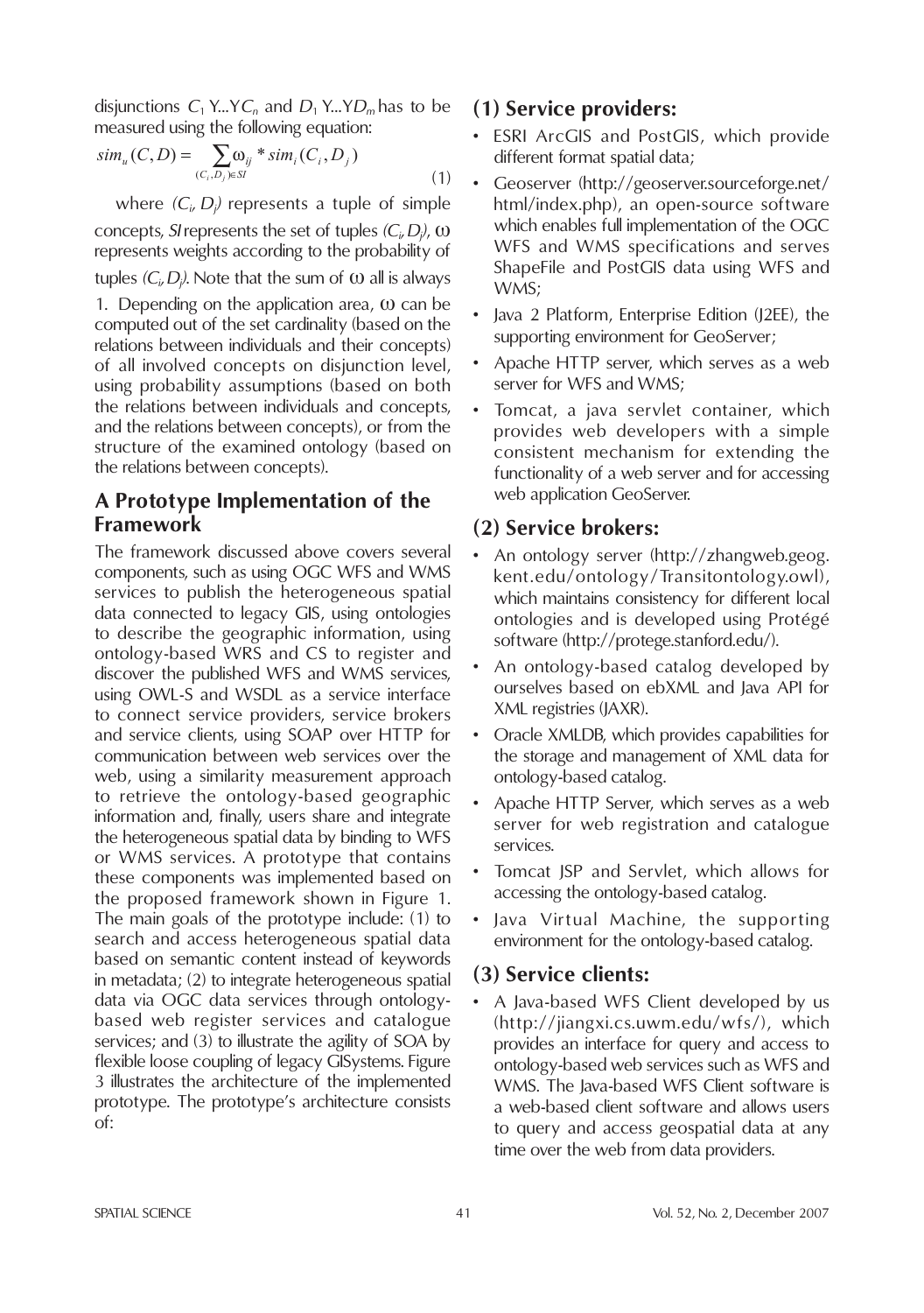The data used come from the Waukesha Transit Trip Planning Project, an online bus tripplanning website for the City of Waukesha, Wisconsin, USA. Two WFS/WMS servers are built in the implemented prototype to publish two different format geospatial data—ESRI Shapefiles and PostGIS database over the web from two separate servers. The data of bus routes, streets and landmarks/facilities (original format is ESRI Shapefiles) are located in the University of Wisconsin-Milwaukee computer (http://qingdao. cs.uwm.edu:8090/geoserver/wfs?service=WFS &request=GetCapabilities). The data of bus stops (original format is PostGIS database) are located in the Kent State University computer (http:// zhangweb.geog.kent.edu:8080/geoserver/wfs?s ervice=WFS&request=GetCapabilities). Note that these two different data formats are chosen just for test purposes.

In the implemented prototype, the general steps involved in providing and consuming a web

service include:• A service provider creates WFS and WMS services, which are tied to the databases of legacy GIS ArcGIS and PostGIS. The description of WFS and WMS services uses WSDL. Then the WSDL is translated to the OWL-S processes. The WFS and WMS services are registered and published using OWL-S to a directory of ontology-based catalog services using SOAP messages over HTTP.

- A service consumer issues one or more queries through the Java-based WFS client to the directory of CS to locate a service. Initially, the client will translate user requests into OWL-S processes. Then it will consult the catalog services to find the appropriate providers, and use the ontology server to generate correct WFS/WMS messages.
- Part of the OWL-S for WFS and WMS services provided by the service provider is passed to the service consumer using SOAP messages



**Figure 3.** *Architecture of the implemented prototype.*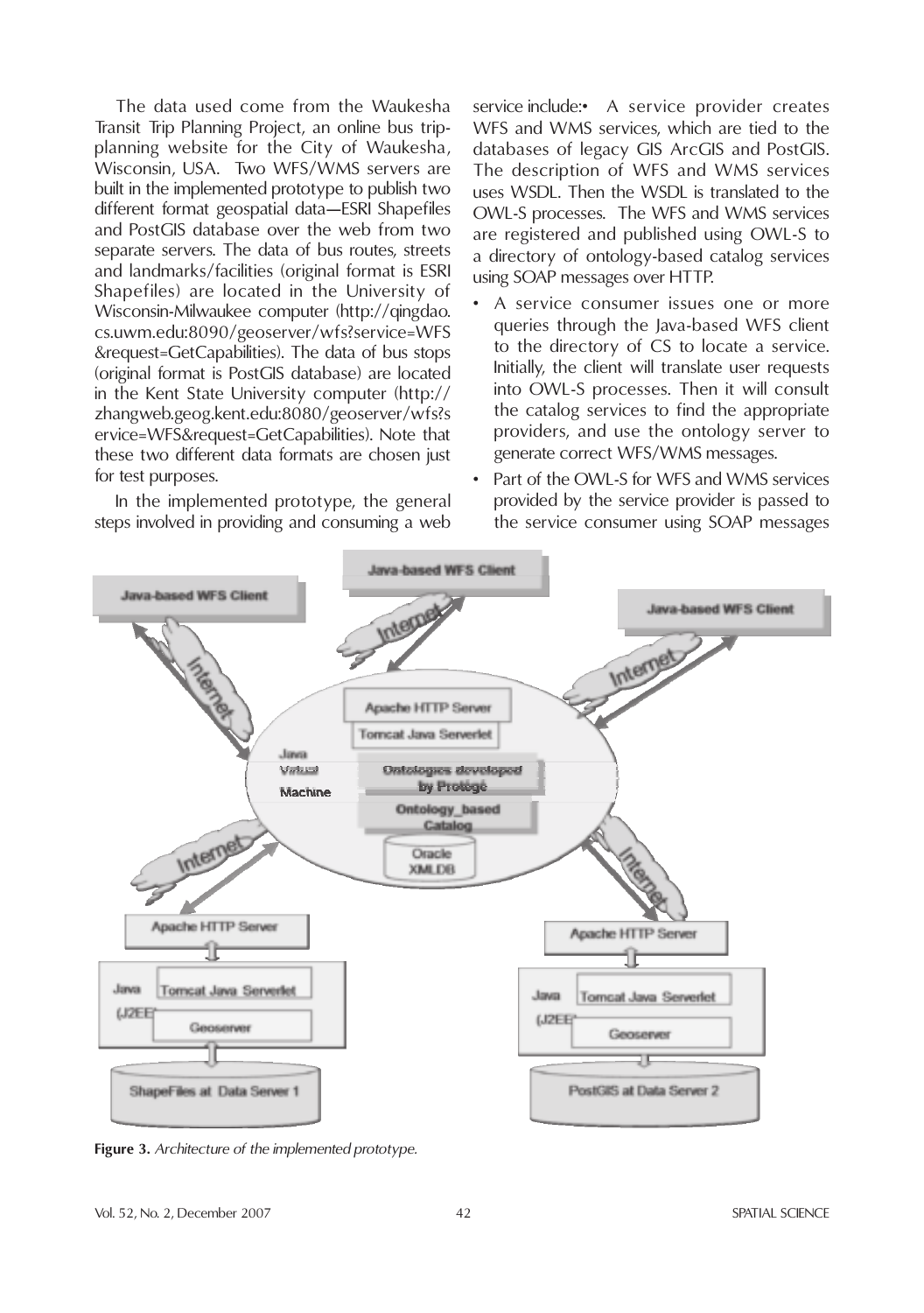over HTTP. This tells the service consumer what the requests and responses are for the service provider.

- The service consumer uses the provided OWL-S to send a request to the service provider.
- The service provider supplies the expected response to the service consumer.
- The service consumer displays and accesses the returned WFS and WMS services using the web browser through the Internet.

# **Some Experimental Results**

The implemented prototype is essentially a collection of ontology-based web services. Services communicate with each other in the system. It supports some fundamental interactions of the services-oriented architecture: publishing resource descriptions so that they are accessible to prospective users (*publish*); discovering resources of interest according to some set of search criteria (*discover*); and then interacting with the resource provider to access the desired resources (*bind*). The ontology-based registry and catalogue services play the essential role of matchmaker by providing publication and search functionalities. The ontology-based catalogue

service enables a requester to dynamically discover and communicate with a suitable resource provider. The implemented prototype allows users to access and share geospatial data at semantic level from distributed data sources. The following examples demonstrate accessing and sharing geospatial data in a distributed environment. Figure 4 shows that data providers can map an ontology class to a feature class in a remote WFS server (http://qingdao.cs.uwm. edu:8090/geoserver/wfs) from any place over the web. In this example, ontology class *Street* is mapped to the feature *uwm:streets*, the ontology property *zipCode* is mapped to the feature property *uwm:ZIP\_CODE*, and the ontology property *type* is mapped to the feature property *uwm:STREET\_TYP*. Note that *uwm* is the name-space prefix that we have selected for the web feature *streets*. Also note that *ZIP\_CODE* and *STREET\_TYP* are the attribute names in the original shape-file data and they represent *zip code* and *type* of streets in the real world. Without mapping them to an ontology class, only data providers can understand these semantic names, and data consumers cannot understand them. Thus, they cannot query and access the original data based on these names

| <b>Ed WFS Java Client</b>                                                        |                                                                  | $\blacksquare$ $\blacksquare$ $\times$                                                                                   |
|----------------------------------------------------------------------------------|------------------------------------------------------------------|--------------------------------------------------------------------------------------------------------------------------|
|                                                                                  | Get Capabilities Describe Feature Type Get Feature Misping Query |                                                                                                                          |
|                                                                                  | Add ontology class                                               |                                                                                                                          |
|                                                                                  | ontology class                                                   | foature                                                                                                                  |
|                                                                                  | $\frac{1}{2}$<br>Street                                          | ×<br>uwm.streets                                                                                                         |
|                                                                                  | Add ontology property.                                           |                                                                                                                          |
|                                                                                  | datatype property                                                | domain class / feature property                                                                                          |
|                                                                                  | add<br>zpCode                                                    | Sheet w 29 CODE w                                                                                                        |
|                                                                                  |                                                                  |                                                                                                                          |
|                                                                                  |                                                                  |                                                                                                                          |
| orfs FeatureCollection>                                                          |                                                                  | $\alpha$                                                                                                                 |
| - Bumins coni<br>-Bunins uwm                                                     |                                                                  | http://www.opengis.net/gnil<br>http://gingdao.cs.uwm.edu/geospatial                                                      |
| - Gumins wh                                                                      |                                                                  | http://www.opengis.net/wfs                                                                                               |
| $-$ Burning and<br><b>Onlinghematocation</b>                                     |                                                                  | http://www.w3.org/2001/04.Schema-instance<br>http://www.opengis.net/wfs.http://qingdao.cs.uwm.edu.9090;igeoserver/schema |
| iii <ami.boundediy></ami.boundediy>                                              |                                                                  |                                                                                                                          |
| ii <onl.feat.remember></onl.feat.remember>                                       |                                                                  |                                                                                                                          |
| iii <coml:featuremember><br/>ii -cont featureMember&gt;</coml:featuremember>     |                                                                  |                                                                                                                          |
| iii <aml:featuremember></aml:featuremember>                                      |                                                                  |                                                                                                                          |
| ii <onl featuremember=""></onl>                                                  |                                                                  |                                                                                                                          |
| iii <com!:featuremember></com!:featuremember>                                    |                                                                  |                                                                                                                          |
| ii <onl:feat.remember><br/>ii <cont featuremember=""></cont></onl:feat.remember> |                                                                  |                                                                                                                          |
| iii <spnl:featuremember><br/>ı</spnl:featuremember>                              |                                                                  |                                                                                                                          |

**Figure 4.** *Map ontology class to the feature.*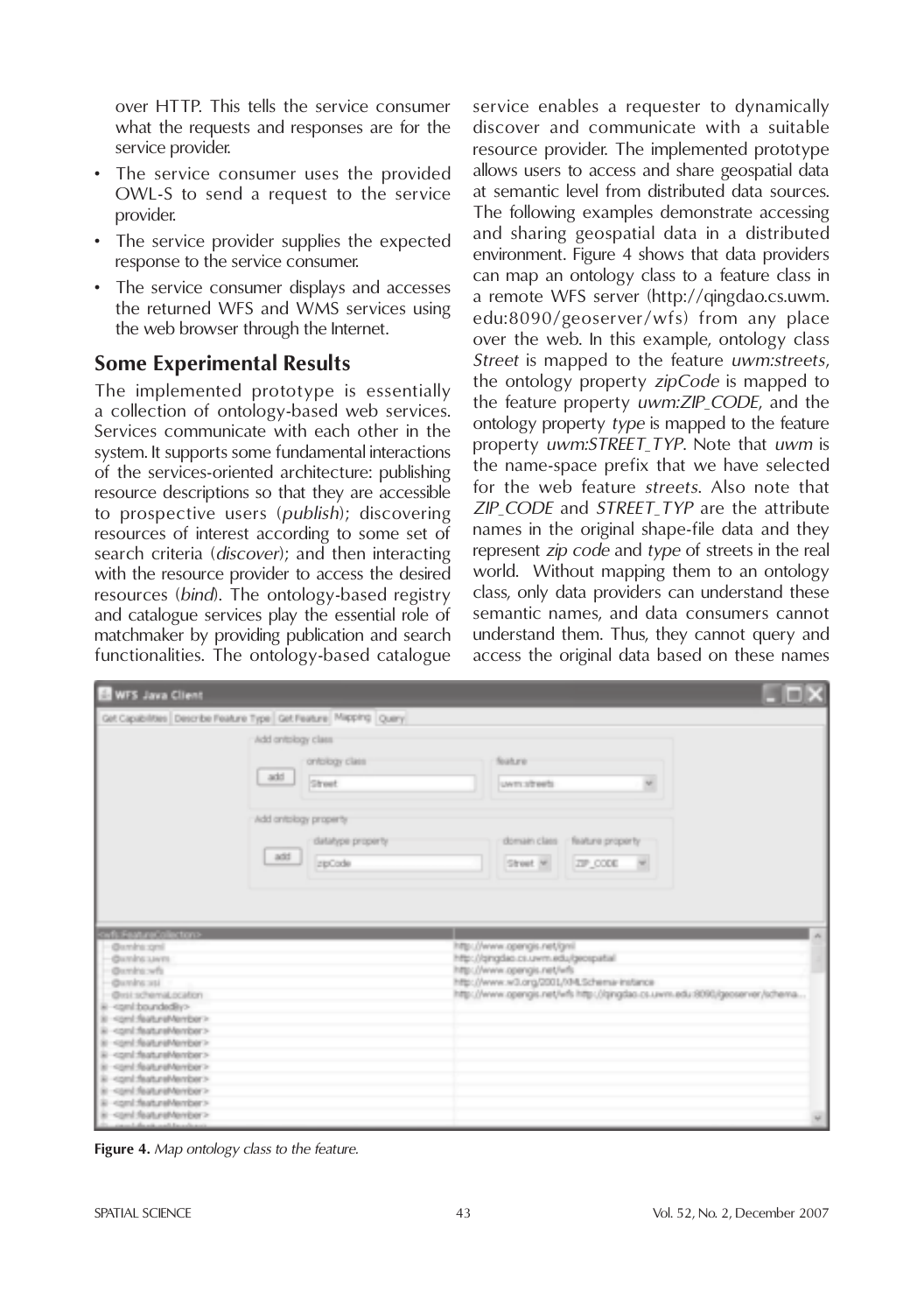in the original shape-file data. For example, they may want to access the spatial feature data of *streets with zip code 53072* over the web, but data providers only publish the original data using web feature services from a WFS server and do not register the data to the ontology-based catalogue services, therefore it will be difficult for data consumers to query and access to their interested data (*streets with zip code 53072*). However, by mapping the ontology class to the original attribute name through the ontologybased catalogue services, data consumers can obtain their interested data by directly query them over the web. Figure 5 illustrates the query results based on the ontology class *Street*, with its *zipCode* property set to *53072*. The results are the same as users would get if they use *get-Feature* operation in OGC web feature services with feature *uwm:streets* and property *uwm:ZIP\_ CODE* equal to *53072*. Figure 6 demonstrates the graphic map of integration of different format data from disparate servers (Note: the original *bus route* data in the shape-file format are located at the data server http://qingdao.cs.uwm.edu:8090/ geoserver/wfs and the original *bus stop* data

in the PostGIS database are located at the data server http://zhangweb.geog.kent.edu:8080/ geoserver) by invoking the ontology-based WFS and WMS services with little or no knowledge about the heterogeneous environments of the data providers (*bind*). Figure 7 shows the original data including both "bus route" and "bus stop", located in one computer and displayed using ESRI ArcGIS software. Comparing Figure 6 with Figure 7, it can be seen that the different format data published using semantic WFS and WMS services from disparate servers are matched well and there is no difference from the overlaid original data in one computer.

#### **DISCUSSION**

A framework of geospatial data sharing systems based on *Geospatial Semantic Web technologies* for heterogeneous legacy GIS is proposed in this paper in order to reduce duplication efforts among agencies and increase the benefits of using available data. Results from the implemented prototype show that the Geospatial Semantic Web based on web services offers a number of

| <b>Ed WFS Java Client</b>                                                                                                                                                  |                            |                                                         | $ \Box$ |
|----------------------------------------------------------------------------------------------------------------------------------------------------------------------------|----------------------------|---------------------------------------------------------|---------|
| Get Capabilities   Describe Feature Type   Get Feature   Mapping   Query                                                                                                   |                            |                                                         |         |
| OntologyClass Operator                                                                                                                                                     | Street M. PropertyNEqualTo | Ontology Prope Literal<br>spCode w 53072<br>execute     |         |
| ii <gel:featuremember><br/><b>Commence</b><br/><math> 0</math>fid</gel:featuremember>                                                                                      |                            | streets.12                                              |         |
| <uww.fnode><br/>HUMMI LPOLY_&gt;<br/>HUWIYOENTERLINE&gt;</uww.fnode>                                                                                                       |                            | 38<br>39<br>$-1$<br>$\mathbf{u}$<br>622,337<br>32<br>RD |         |
| Hawm:POST_DIR.H<br><www.alt_name><br/>KWINSET HIGH-<br/><www.93ght_low><br/>4Mm/RSDF: NSHH<br/><br/> <br/> STREETS&gt;<br/>Hawm/FC_CODE&gt;</www.93ght_low></www.alt_name> |                            | CTH 33<br>53072<br>BLUEMOUND RD                         |         |

**Figure 5.** *Query based on ontology definition.*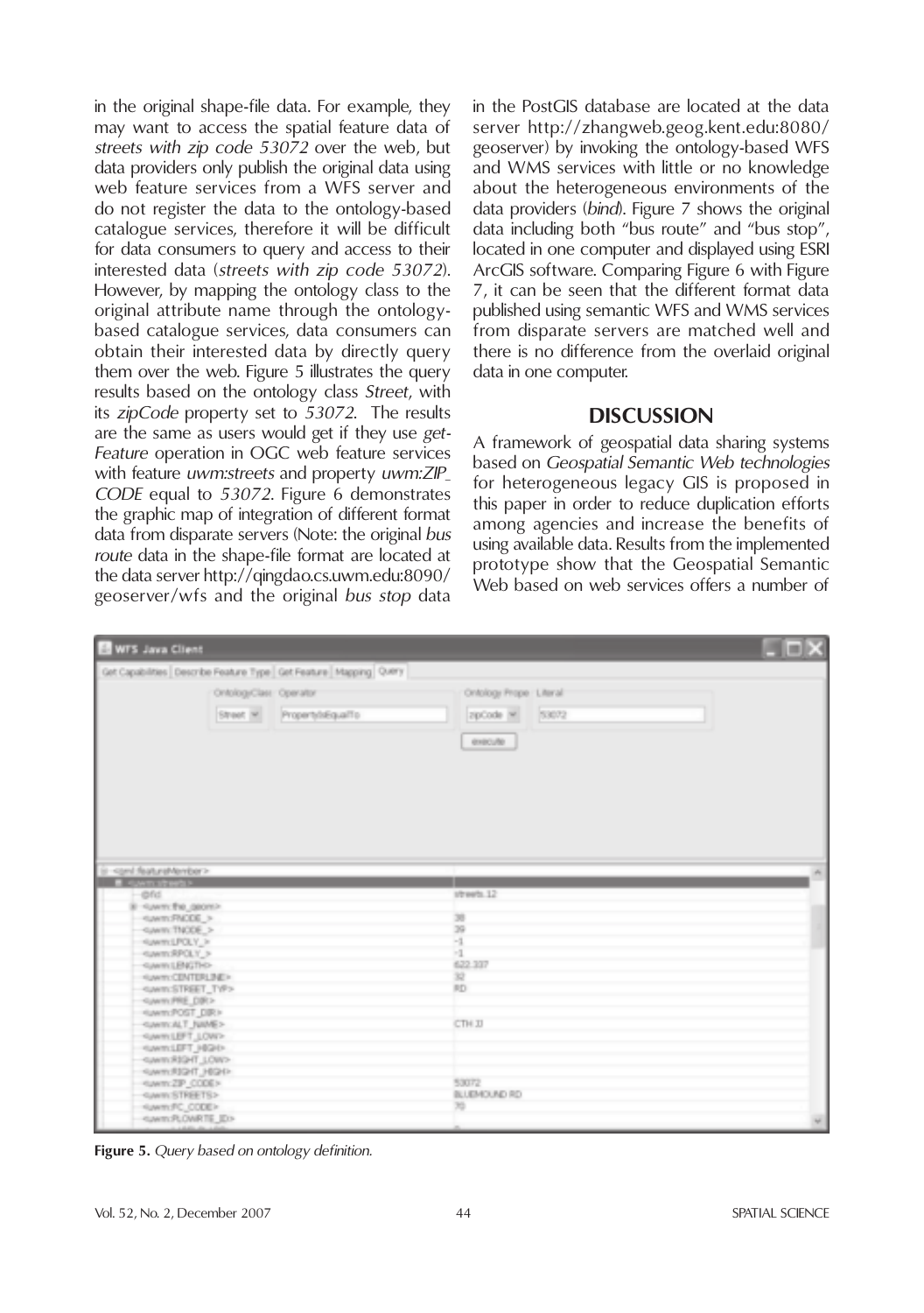

**Figure 6***. Integrate different format data from disparate servers by invoking the ontology-based WFS and WMS services.*



**Figure 7***. Overlaid original data located in one computer using ArcGIS.*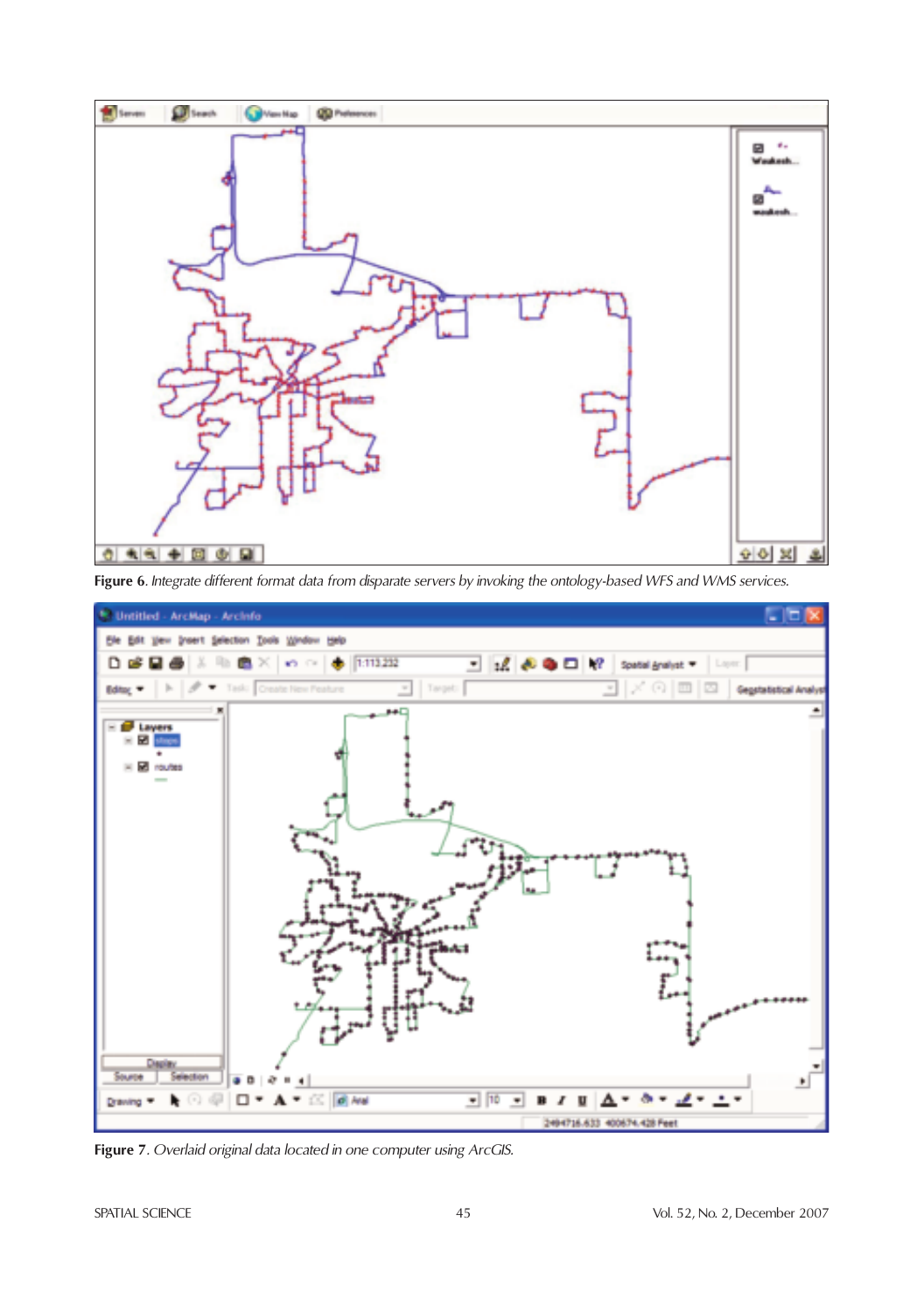advantages in facilitating data sharing over the web:

Firstly, it facilitates information distribution and integration at semantic level and it allows data query based on semantic content instead of keywords in metadata. With Geospatial Semantic Web technologies it will be easier to distribute geospatial data across platforms, operating systems and computer languages. Data providers can publish data dynamically on the web and data consumers can search and access the published data and web services across the web based on content instead of keywords in metadata, thereby maximizing the reuse of geospatial data. Geospatial Semantic Web makes it possible to seamlessly integrate and access heterogeneous data sources at semantic level. Users can share heterogeneous spatial data at semantic level on the fly over the web with little or no knowledge about their original data model, data storage structure, and syntactic name. Thus users can universally access spatial data at any time in any place. By making GIS resources more universally accessible, Geospatial Semantic Web makes virtual collaborations possible and has the potential to integrate GIS resources on a global scale.

Secondly, it enables flexibility through the semantic SOA. The semantic SOA, by virtue of its self-defining and standardized nature, allows GIS applications to adapt to changing environments quickly, and thus increases their flexibility and agility. With semantic SOA, it is easier for application developers to integrate heterogeneous geospatial data into their custom applications and extend legacy systems to work with new business functionalities. Geospatial web services can be *plugged into* different applications and can be combined, configured and reused on the fly to meet the ever-changing dynamics of business.

Thirdly, it reuses existing infrastructures. It allows reuse of trusted legacy GIS and applications in new ways and from different clients. Building SOAP web service interfaces and describing them with OWL-S allows legacy GIS to be accessed in a way not tied to a particular system or software vendor. Thus the vast majority of existing legacy GIS and applications which are typically closed and proprietary can interact easily with each other and the large amount of effort spent over

many years in developing and enhancing legacy GIS applications will not be lost.

Fourthly, it reduces redundancy and costs. To share information, currently many organizations and businesses have to create duplicated spatial data sets in separate departments and applications, and duplication is a normal way to share information among GIS communities. Geospatial Semantic Web provides the potential to reduce the duplication by providing a distributed, dynamic, flexible and re-configurable service system over the web. The ability to reduce redundancy and reuse legacy systems in future architecture will result in significant cost savings. By reducing redundancy it also can achieve lower administration, maintenance and management costs, and potentially reduce software licensing and hardware costs. In addition, it allows a substantial saving to be realized in terms of redevelopment and integration costs by providing straightforward integration. Once an application is part of a service-oriented architecture environment, it can be accessed and integrated by any other application.

Although the proposed framework offers the aforementioned advantages, it still has several issues which need further investigation. One issue is the security issue. This issue involves confidentiality, integrity and availability. Confidentiality would provide the security element to a service, including who is authorized to use it, identity management issues, and any special security issues such as the use of encryption. Integrity implies web service messages should not be modified by any unauthorized party accidentally or deliberately during transmission. We can preserve confidentiality and integrity through authentication, authorization and encryption. Authentication and authorization ensure that web services messages should be transmitted by a properly identified sender and be read by the intended recipients. Encryption ensures that the transmitted messages are not altered or read by unauthorized users. Availability means that the web services should remain accessible to the users and thus must withstand adversaries' malicious actions, such as denial-ofservice attack. For example, to add security for catalogue services in the proposed approach, we can only allow authorized individuals to publish or change the information in the registry and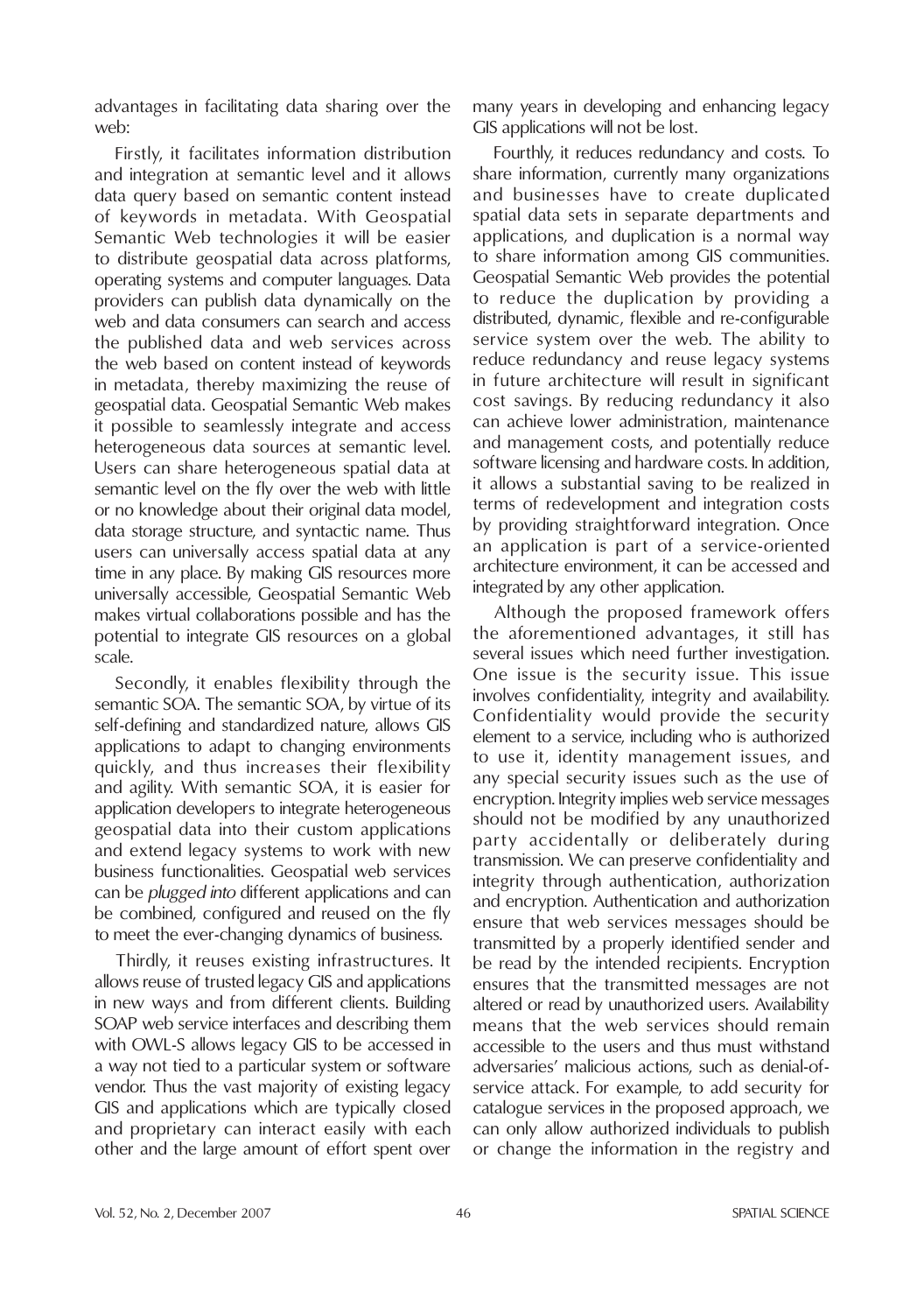only the originator of the information is allowed to make changes or deletions. To secure web services, one can use the standard Secure Socket Layer and firewall based rules (Imamura *et al*., 2004) at the transport level, while digital signatures and/or encryption may be used to protect specific parts of an XML/SOAP message at the application level. In addition, the Web Services Security Specification (Meier *et al*., 2002; Wolter, 2004), which provides a complete encryption system, may be employed to add more security features to web services by using methods such as credential exchange, message integrity and message confidentiality.

The second challenging issue is performance. OGC web services use GML (Geography Markup Language) to encode spatial data. The network and processing overhead associated with GML is one of the major barriers to geospatial web service performance. GML is a text-based document format which makes it incredibly inefficient for network, processor and storage performances. There are three approaches to GML performance optimization: use specialized hardware accelerators, use compression approaches, and use binary GML to replace the text-based GML format. By adding more central processing units, memory and storage, the GML performance problem may be addressed at the hardware and network level. Through compression techniques such as gzip, the size of GML data files can be greatly reduced. Since the GML traffic is much larger in payload than binary-encoded traffic, there has been interest in the geospatial community toward standardizing a binary encoding scheme for GML. However, a binary GML standard might have potentially negative effects on spatial data interoperability (OGC, 2003b). In addition, the low speed of matchmaking by DL reasoning in the ontology server also affects the performance of the proposed system. The low speed of matchmaking is related to high computational complexity. Future efforts should focus on the improved algorithm to speed up DL reasoning for retrieval ontologybased geospatial information.

Except for the two major issues discussed above, other issues such as the privacy issue and the data quality issue also need further study.

#### **CONCLUSIONS**

This research proposed a framework of geospatial data sharing systems for heterogeneous legacy GIS by using geospatial semantic web technologies. A prototype has been implemented using ontology, OGC WFS, WMS and CS to share and integrate spatial data at semantic level with different data models and from disparate sources. OGC WFS and WMS are used to publish the heterogeneous spatial data. Ontologies are used to resolve the problem of differences in semantics used in different data sources. The ontologybased catalog services are employed to locate geospatial services wherever they are located, and provide information on the services they find for the user. Results from the implemented prototype showed that the proposed framework provided an environment for spatial data interoperability technically and semantically via web services and ontology. The major advantage of the proposed framework is to allow searching and access to geospatial data and services based on their content instead of keywords in the metadata. Thus the heterogeneous legacy GIS can share data and information directly across platforms, operation systems and computer languages. Therefore, it brings better reusability of existing assets and ensures existing investments to be used to their fullest extent. It provides enterprises with better flexibility in building GIS applications in an agile manner by leveraging existing GIS application infrastructures to compose new services. In spite of these advantages, several issues would benefit from further research, such as security and performance.

#### **ACKNOWLEDGEMENT**

We thank Dr Graeme Wright and three anonymous reviewers for their constructive comments on the manuscript. This research is partially supported by USA NSF grant No-0616957. Authors have the sole responsibility to all of the viewpoints presented in the paper.

#### **REFERENCES**

- Antoniou, G. and Van Harmelen, F. (2003) Web Ontology Language: OWL. In Staab, S. and Studer, R. (eds.), *Handbook on Ontologies,*  Springer, pp. 67-92.
- Askew, D., Evans, S., Matthews, R. and Swanton, P. (2005) MAGIC: A geoportal for the English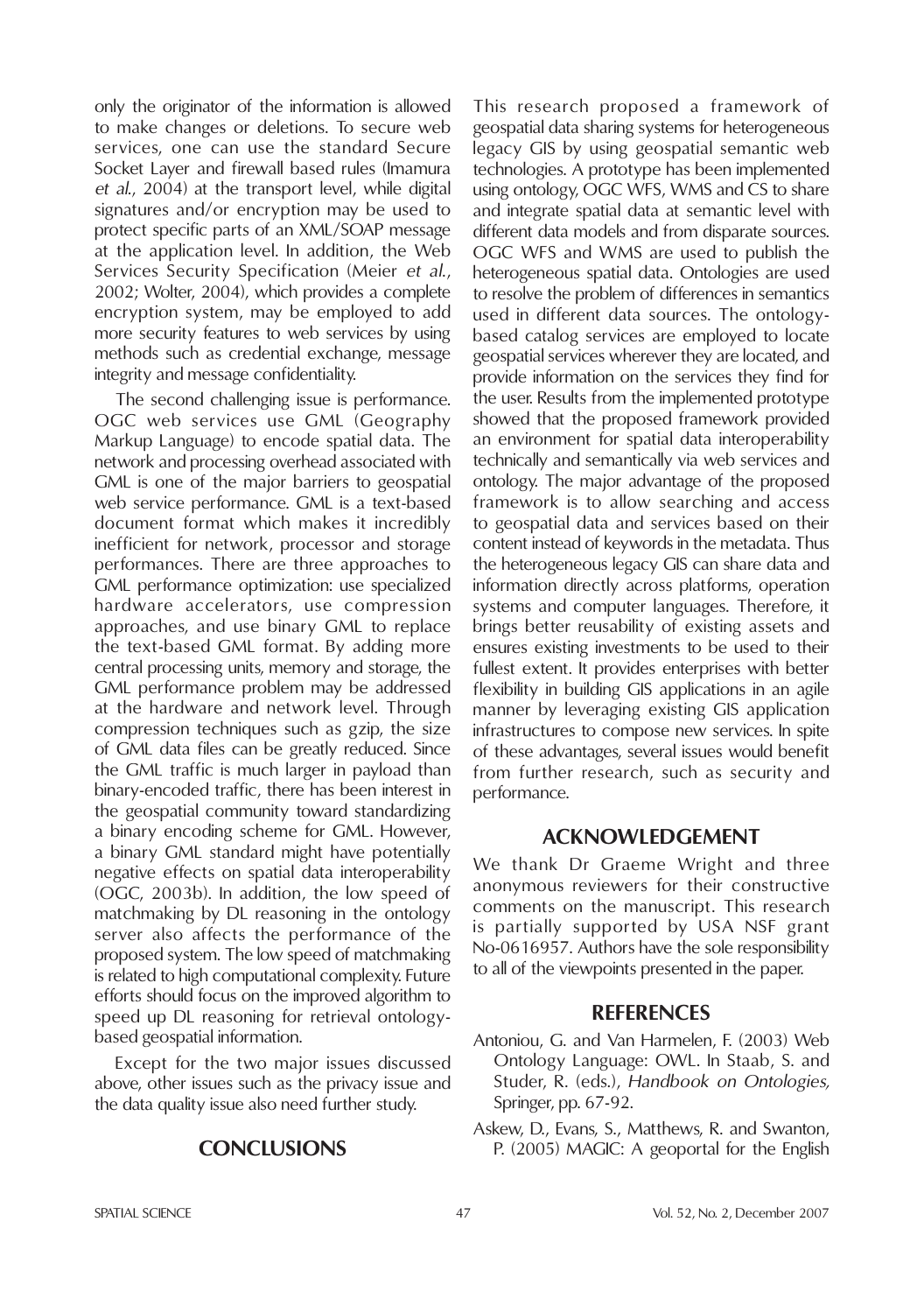countryside, *Computer, Environment and Urban Systems*, vol. 29, pp.71-85.

- Baader, F., Calvanese, D., McGuinness, D., Nardi, D., and Patel-Schneider, P. (eds.) (2003) *The Description Logic Handbook: Theory, Implementation and Applications*, Cambridge University Press.
- Bishr, Y. (1998) Overcoming the semantic and other barriers to GIS interoperability, *International Journal of Geographical Information Science*, vol. 12, no.4, pp. 299- 314.
- Choicki, J. (1999) Constraint-based interoperability of spatiotemporal databases, *Geoinformatica,* vol. 3, no.33, pp. 211-43.
- Crompvoets, J., Bregt, A., Rajabifard, A. and Williamson, I. (2004) Assessing the worldwide developments of national spatial data, *International Journal of Geographical Information Science*, vol.18, no. 7, pp. 665- 689.
- Cruz, I, Rajendran, A., Sunna, W. and Wiegand, N. (2002) Handling semantic heterogeneities using declarative agreements, *Proceedings of ACM GIS*, November, pp. 168-174.
- Duke, A., Davies, J. and Richardson, M. (2005) Enabling a scalable service-oriented architecture with semantic web services, *BT technology journal*, vol. 23, no. 33, pp.191- 201.
- Fabrikant, S.I. and Buttenfield, B.P. (2001) Formalizing semantic spaces for information access, *Annals of the Association of American Geographers*, vol. 91, pp. 263-280.
- Fonseca, F.T., Egenhofer, M.J., Agouris, P. and Câmara, G. (2002) Using ontologies for integrated geographic information systems, *Transactions in GIS,* vol. 6, no. 3, pp. 231-257.
- GSDI (2004) Developing Spatial Data Infrastructures: The SDI Cookbook. (*http:// www.gsdi.org/docs2004/Cookbook/ cookbookV2.0.pdf*), accessed July 4, 2007.
- Hess, G.N., Iochpe, C. and Castano, S. (2006) An Algorithm and Implementation for GeoOntologies Integration, (*http://www. geoinfo.info/geoinfo2006/papers/p46.pdf*), accessed June 20, 2007.
- Janowicz, K. (2006) Sim-DL: Towards a Semantic Similarity Measurement Theory for the

Description Logic ALCNR in Geographic Information Retrieval, In Meersman, R., Tari, Z., and Herrero, P. (eds.) *SeBGIS 2006, OTM Workshops 2006, LNCS 4278*, pp. 1681 – 1692.

- Imamura, T., Nakamura,Y., Makino, S. and Tamura, K. (2004) Implementation and performance of ws-security, *International Journal of Web Services Research,* vol. 1, no. 1, pp. 58-72.
- Klien, E., Lutz, M. and Kuhn, W. (2006) Ontology-Based Discovery of Geographic Information Services - An Application in Disaster Management, *Computers, Environment and Urban Systems*, vol. 30, no.1, pp. 102-123.
- Lutz, M. and Klien E. (2006) Ontology-Based Retrieval of Geographic Information, *International Journal of Geographical Information Science*, vol. 20, no.3, pp. 233- 260.
- Mansourian, A., Rajabifard, A., Valadan Zoej, M.J. and Williamson, I.P. (2006) Using SDI and Web-based System to Facilitate Disaster Management, *Computers and Geosciences*, vol. 32, pp. 303-315.
- Masser, I. (2005) *GIS Worlds: spatial data infrastructures*, ESRI Press, Redlands.
- Meier, J.D., Mackman, A., Dunner, M. and Vasireddy, S. (2002) Web services security *(http://msdn.microsoft.com/library/default. asp?url=/library/en-us/dnnetsec/html/ SecNetch10.asp)*, accessed September 4, 2005.
- OGC (2005) Web feature service implementation specification, version 1.1.0, document 04-094, (*http://www.opengeospatial.org/ specs/?page=specs*), accessed September 4, 2005.
- OGC (2004a) Web Map Service, Version 1.3, document 04-024 (*http://www. opengeospatial.org/specs/ ?page=specs*), accessed September 4, 2005.
- OGC (2004b) OpenGIS catalogue service specification, document 04-021r2, (*http:// www.opengeospatial.org/ specs/?page=specs*), accessed September 4, 2005.
- OGC (2003a) OWS 1.2 SOAP Experiment Report, document 03-014, *(http://portal. opengeospatial.org/files/?artifact\_id=1337),*  accessed July 4, 2007.